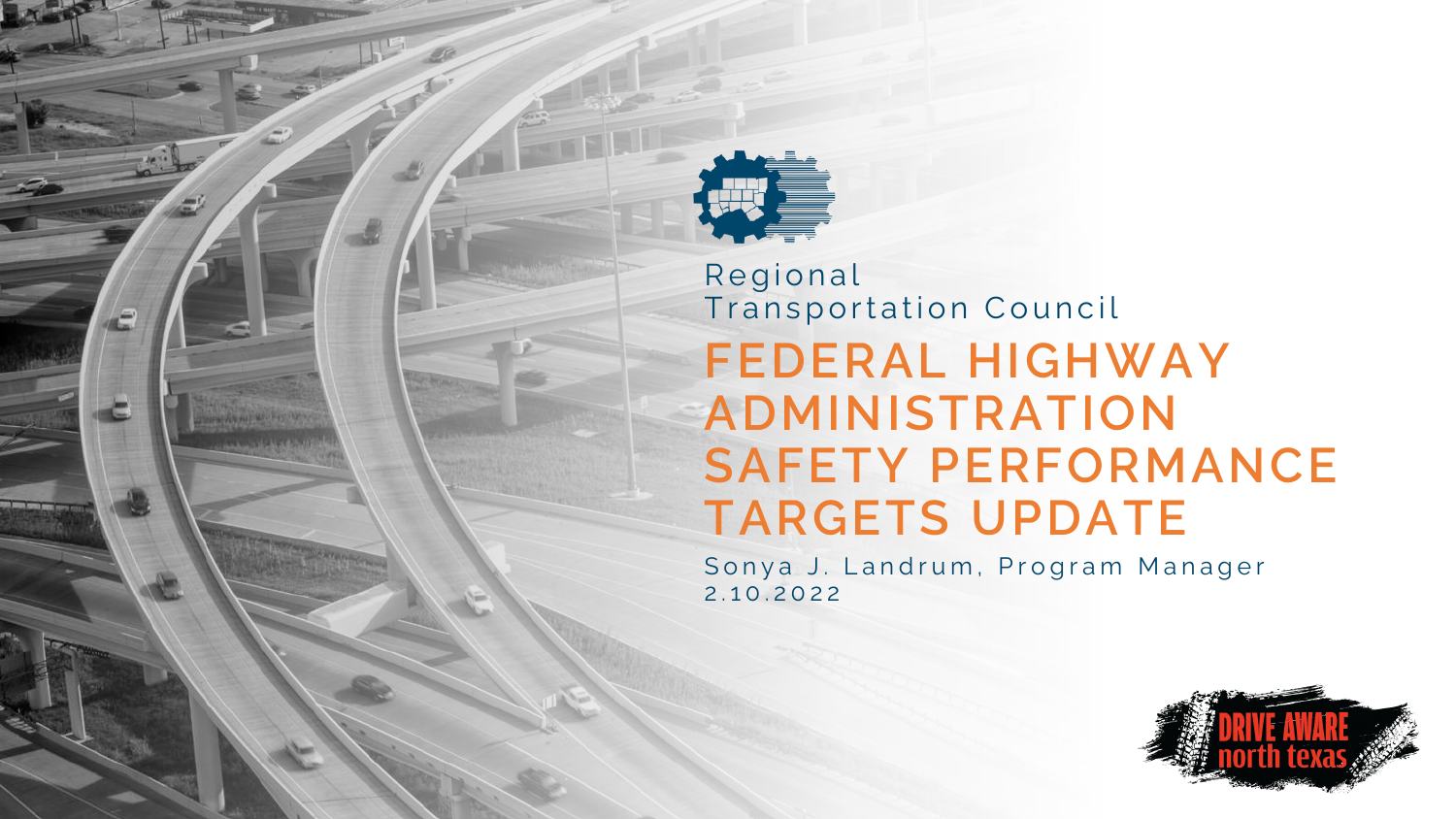#### 2021-2022 Federal Performance Measures Schedule

| <b>Rulemaking</b>                                 | <b>Upcoming RTC Action</b>     | <b>Next Anticipated RTC</b><br><b>Action</b>   | <b>Target-Setting Schedule</b> |
|---------------------------------------------------|--------------------------------|------------------------------------------------|--------------------------------|
| <b>Transit Safety (PTASP)</b>                     | <b>May 2021</b>                | <b>Early 2025</b>                              | <b>Every 4 Years</b>           |
| <b>PM1 - Roadway Safety</b>                       | February 2022<br>(Information) | <b>Early 2023</b><br>established as reductions |                                |
| <b>Transit Asset</b><br><b>Management (TAM)</b>   | <b>Mid 2022</b>                | 2026                                           | <b>Every 4 Years</b>           |
| PM2 - Pavement and<br><b>Bridge</b>               | <b>Late 2022</b>               | <b>Late 2024</b>                               | <b>Biennial</b>                |
| PM3 - System<br>Performance, Freight,<br>and CMAQ | <b>Late 2022</b>               | Late 2024                                      | <b>Biennial</b>                |



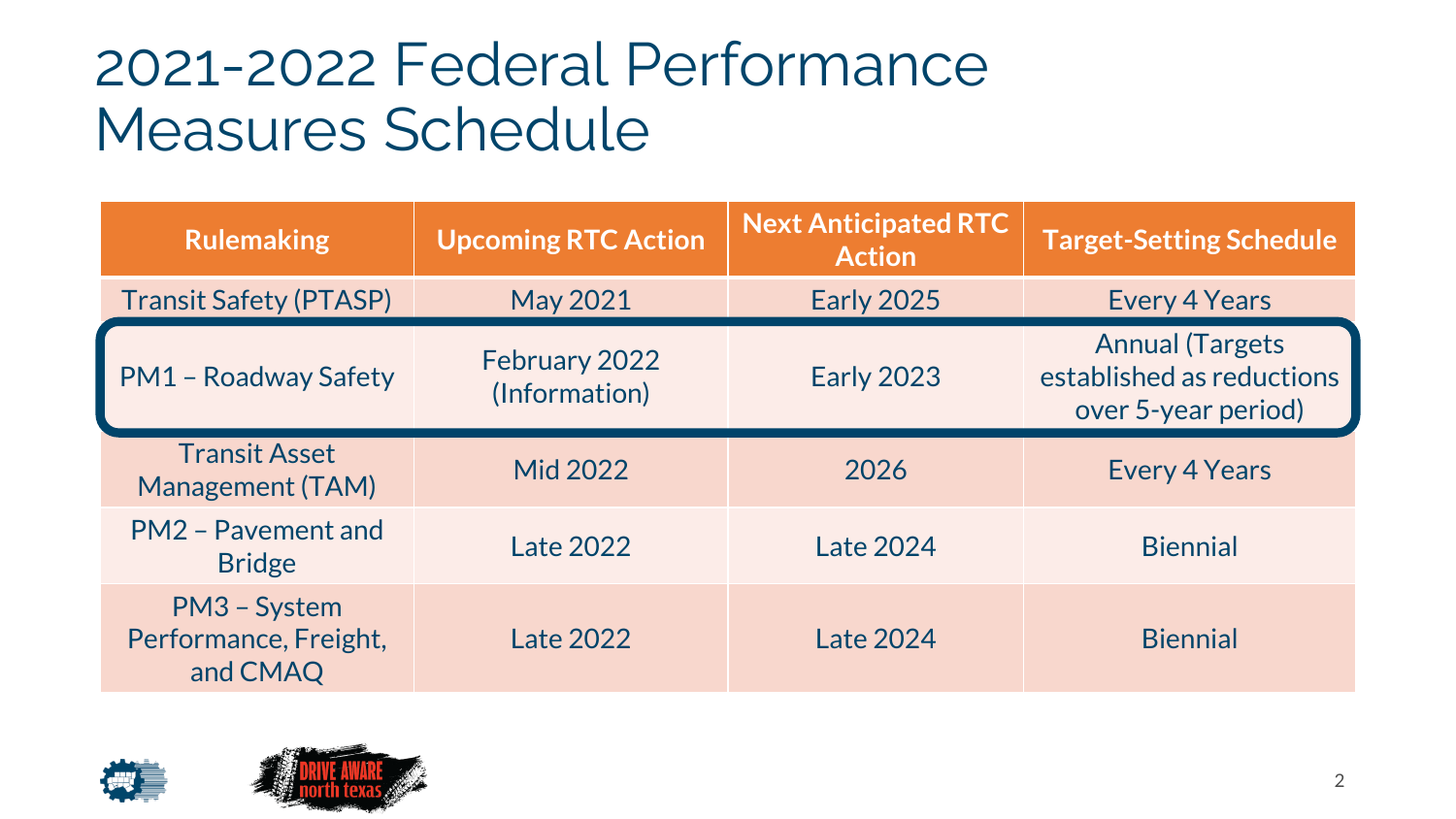# Background

Federal legislation specifies quantitative performance measures that must be tracked and reported annually.

• 2018 Safety Performance Targets approved by Regional Transportation Council (RTC) in December 2017.

Established Regional Safety Position:

Even one death on the transportation system is unacceptable. Staff will work with our partners to develop projects, programs, and policies that assist in eliminating serious injuries and fatalities across all modes of travel.

- 2018 2022 Safety Performance Target reduction schedule affirmed by RTC in February 2019.
- Targets updated annually.
- In May of 2019, the Texas Transportation Commission (TTC) adopted Minute Order 115481, directing TxDOT to work toward the goal of reducing the number of deaths on Texas roadways by half by the year 2035 and to zero by the year 2050.



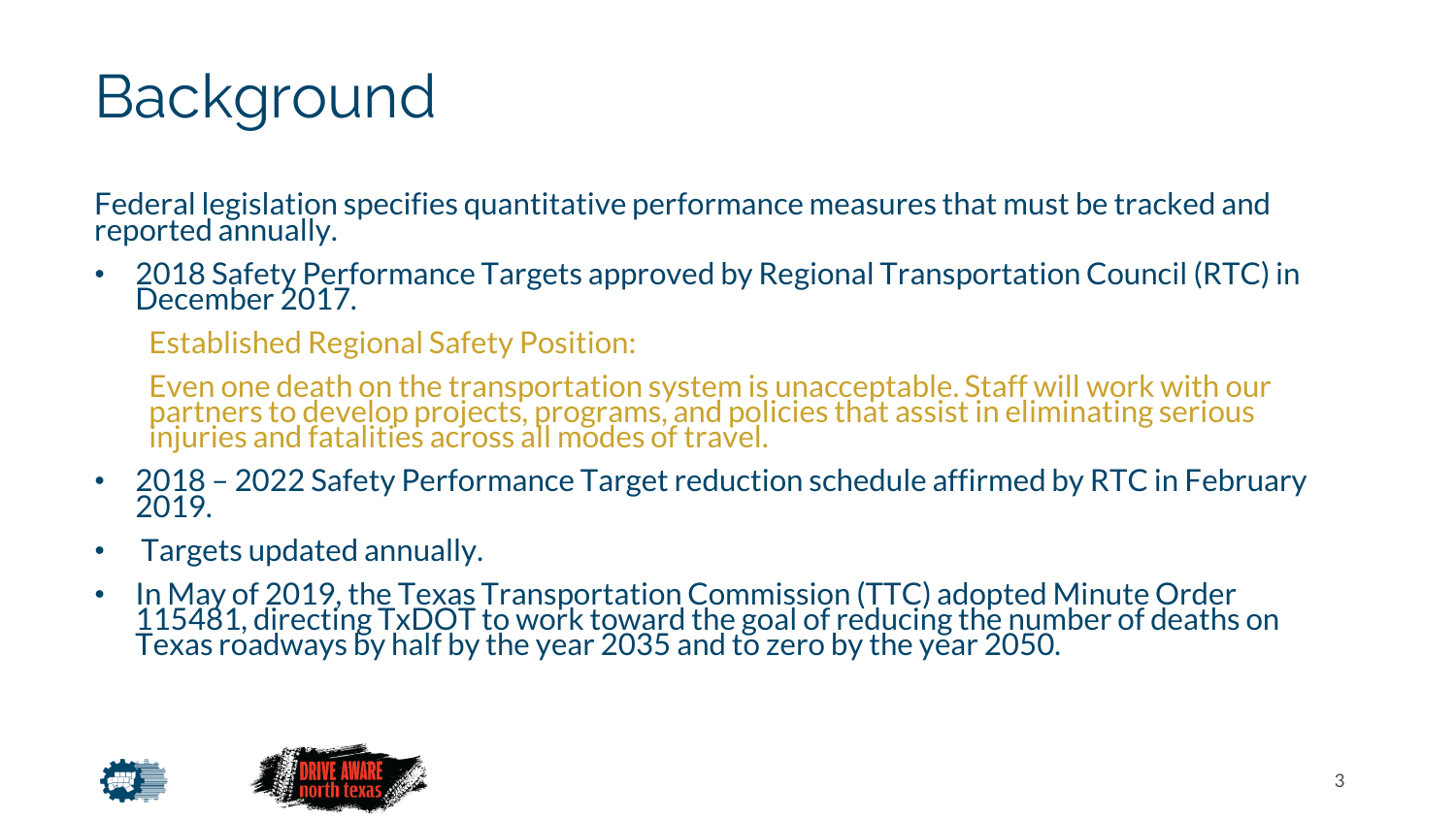#### Safety Performance (PM1) Trends and Target Performance

| <b>Performance Measure</b>                              | <b>Desired</b><br>$ {\sf{improvement}} $<br>Trend | <b>Current</b><br>Trend <sup>*</sup> | 2018               | 2019<br>$\sqrt{\textsf{Target Met} \textsf{Target Met} }$ | 2020 Target<br>$Met***$ |
|---------------------------------------------------------|---------------------------------------------------|--------------------------------------|--------------------|-----------------------------------------------------------|-------------------------|
|                                                         | <b>State of Texas</b>                             |                                      |                    |                                                           |                         |
| 1. No. of Fatalities                                    |                                                   |                                      | <b>Yes</b>         | <b>Yes</b>                                                | <b>Yes</b>              |
| 2. Fatality Rate                                        |                                                   | $\blacklozenge$                      | <b>Yes</b>         | <b>Yes</b>                                                | <b>Yes</b>              |
| 3. No. of Serious Injuries                              |                                                   | $\blacklozenge$                      | <b>Yes</b>         | <b>Yes</b>                                                | <b>Yes</b>              |
| 4. Serious Injury Rate                                  |                                                   |                                      | <b>Yes</b>         | <b>Yes</b>                                                | <b>Yes</b>              |
| 5. No. of Non-motorized Fatalities and Serious Injuries |                                                   |                                      | Yes                | Yes                                                       | Yes                     |
|                                                         | <b>North Central Texas (NCTCOG) Region</b>        |                                      |                    |                                                           |                         |
| 1. No. of Fatalities                                    |                                                   |                                      | <b>Yes</b>         | <b>Yes</b>                                                | Yes                     |
| 2. Fatality Rate                                        |                                                   |                                      | <b>Yes</b>         | Yes                                                       | <b>Yes</b>              |
|                                                         |                                                   |                                      | Made               |                                                           | Made                    |
|                                                         |                                                   | <b>State</b>                         | <b>Significant</b> | Yes                                                       | Significant             |
| 3. No. of Serious Injuries                              |                                                   |                                      | <b>Progress</b>    |                                                           | Progress                |
|                                                         |                                                   |                                      | Made               |                                                           | Made                    |
|                                                         |                                                   | $\blacklozenge$                      | Significant        | Yes                                                       | Significant             |
| 4. Serious Injury Rate                                  |                                                   |                                      | Progress           |                                                           | Progress                |
| 5. No. of Non-motorized Fatalities and Serious Injuries |                                                   |                                      | Yes                | Yes                                                       | Yes                     |



\*Current trend using data from the previous five years of available data (2016-2020) \*\*FHWA expected to release state results in March 2022. Observed safety performance is compared to targets on a two-year delay



4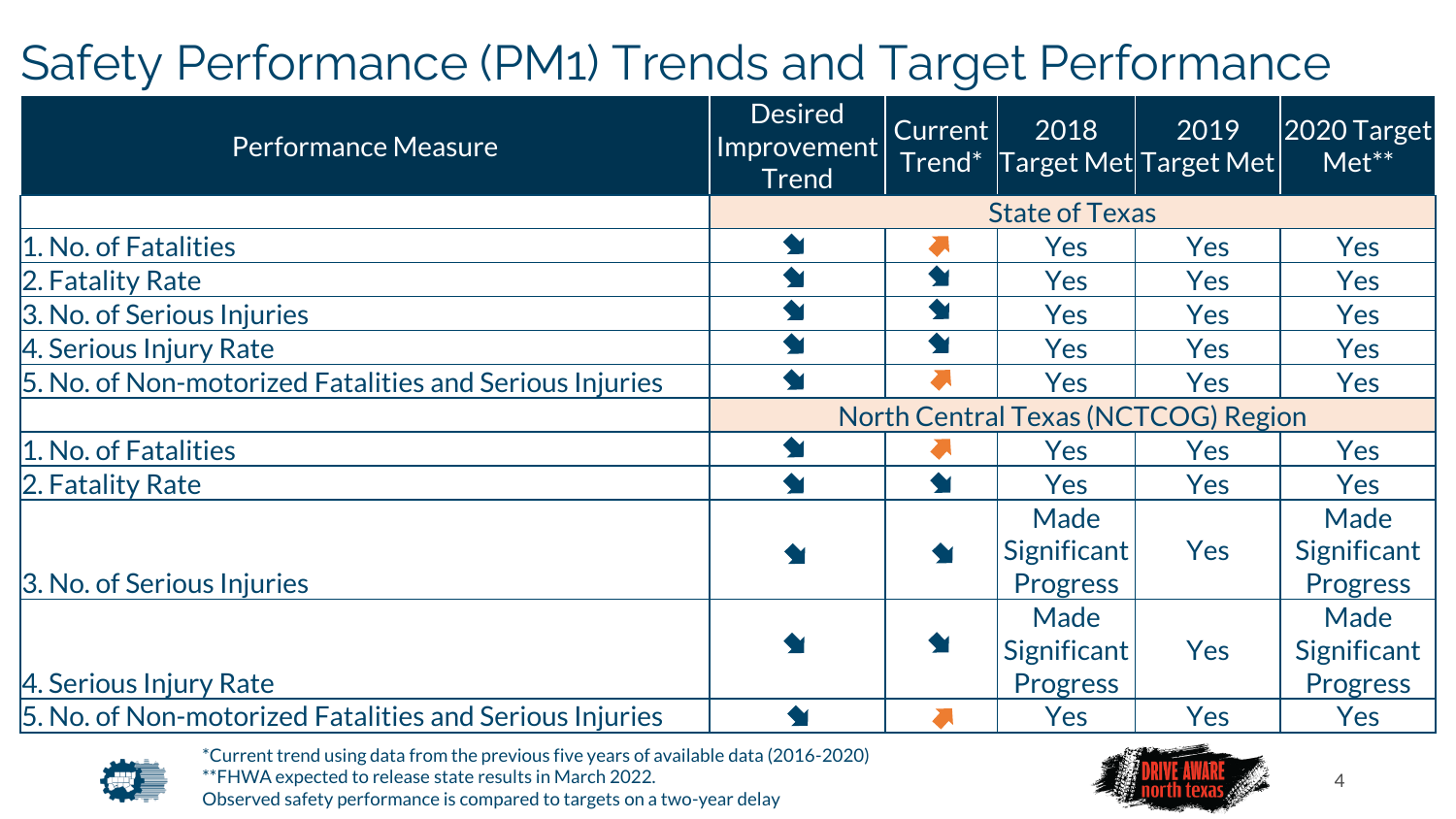# NCTCOG Actual Safety Performance 2020

| <b>Safety Performance</b><br><b>Measures</b>                      | <b>Original</b> | <b>PY2020</b><br><b>Actual</b> | <b>PY2014-</b><br>2018<br>2020 Target Performance Performance | <b>Met</b><br>Target? | than the $  \cdot  $<br><b>Baseline?</b> | Better Met or Made<br>Significant<br>Progress? |
|-------------------------------------------------------------------|-----------------|--------------------------------|---------------------------------------------------------------|-----------------------|------------------------------------------|------------------------------------------------|
| Number of Fatalities                                              | 589.3           | 587.4                          | 542.2                                                         | Yes                   | <b>No</b>                                |                                                |
| <b>Rate of Fatalities</b>                                         | 0.803           | 0.803                          | 0.784                                                         | Yes                   | <b>No</b>                                |                                                |
| Number of Serious Injuries                                        | 3,514.7         | 3,560                          | 3,743.2                                                       | <b>No</b>             | Yes                                      |                                                |
| <b>Rate of Serious Injuries</b>                                   | 4.768           | 4.891                          | 5.434                                                         | <b>No</b>             | Yes                                      | Yes                                            |
| Number of Non-Motorized<br><b>Fatalities and Serious Injuries</b> | 595.0           | 587.8                          | 547.2                                                         | Yes                   | <b>No</b>                                |                                                |

Targets are based on 5-year rolling average.



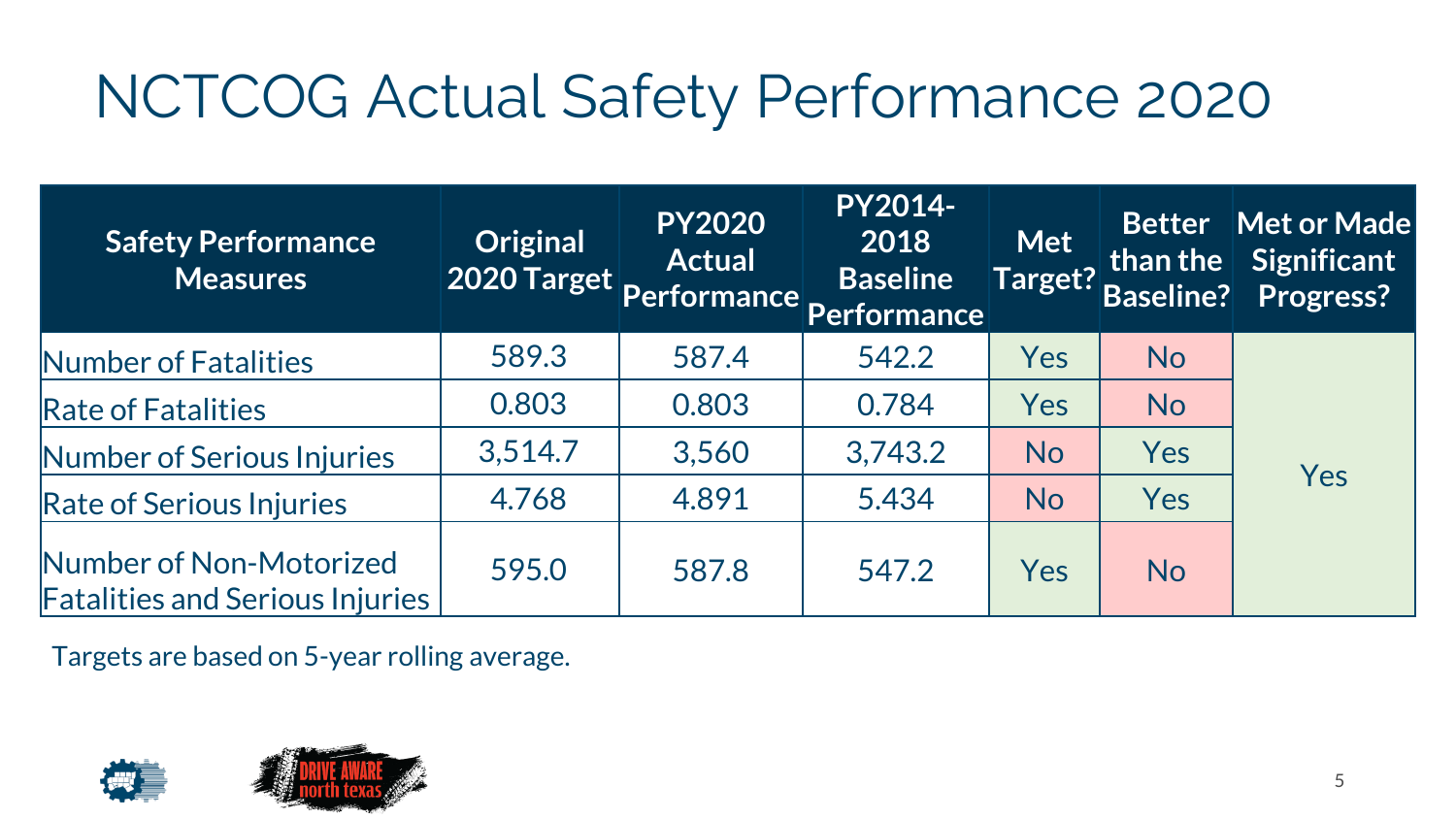#### NCTCOG and TxDOT Safety Performance Targets and Projections

| <b>Safety Performance</b><br><b>Targets</b>                              | 2020<br><b>TxDOT</b><br><b>Targets</b> | 2020<br><b>NCTCOG</b><br><b>Targets</b> | 2021<br><b>TxDOT</b><br><b>Targets</b> | 2021<br><b>NCTCOG</b><br><b>Targets</b> | 2022<br><b>TxDOT</b><br><b>Targets</b> | 2022<br><b>NCTCOG</b><br><b>Targets</b> |
|--------------------------------------------------------------------------|----------------------------------------|-----------------------------------------|----------------------------------------|-----------------------------------------|----------------------------------------|-----------------------------------------|
| <b>Percent Reduction</b>                                                 |                                        | 1.2% Reduction                          |                                        | 1.6% Reduction                          |                                        | 2.0% Reduction                          |
| <b>No. of Fatalities</b>                                                 | 4,068                                  | 589.3                                   | $3,687*$                               | 572.4                                   | $3,563*$                               | 579.5                                   |
| <b>Fatality Rate</b>                                                     | 1.48                                   | 0.803                                   | $1.33*$                                | 0.762                                   | $1.27*$                                | 0.755                                   |
| No. of Serious Injuries                                                  | 18,602                                 | 3,514.7                                 | 17,151                                 | 3,375.3                                 | 16,677                                 | 3032.9                                  |
| <b>Serious Injury Rate</b>                                               | 6.56                                   | 4.768                                   | 6.06                                   | 4.485                                   | 5.76                                   | 3.939                                   |
| No. of Non-motorized<br><b>Fatalities and Serious</b><br><b>Injuries</b> | 2,477                                  | 595.0                                   | 2,316.4                                | 592.3                                   | 2,367                                  | 596.9                                   |

Targets are based on a 5-year rolling average.

2022 targets calculated using 2018-2020 (observed) and 2021-2022 (projected).

\*TxDOT 2021 and 2022 fatalities and fatality rate targets calculated using a 50% reduction by 2035.

6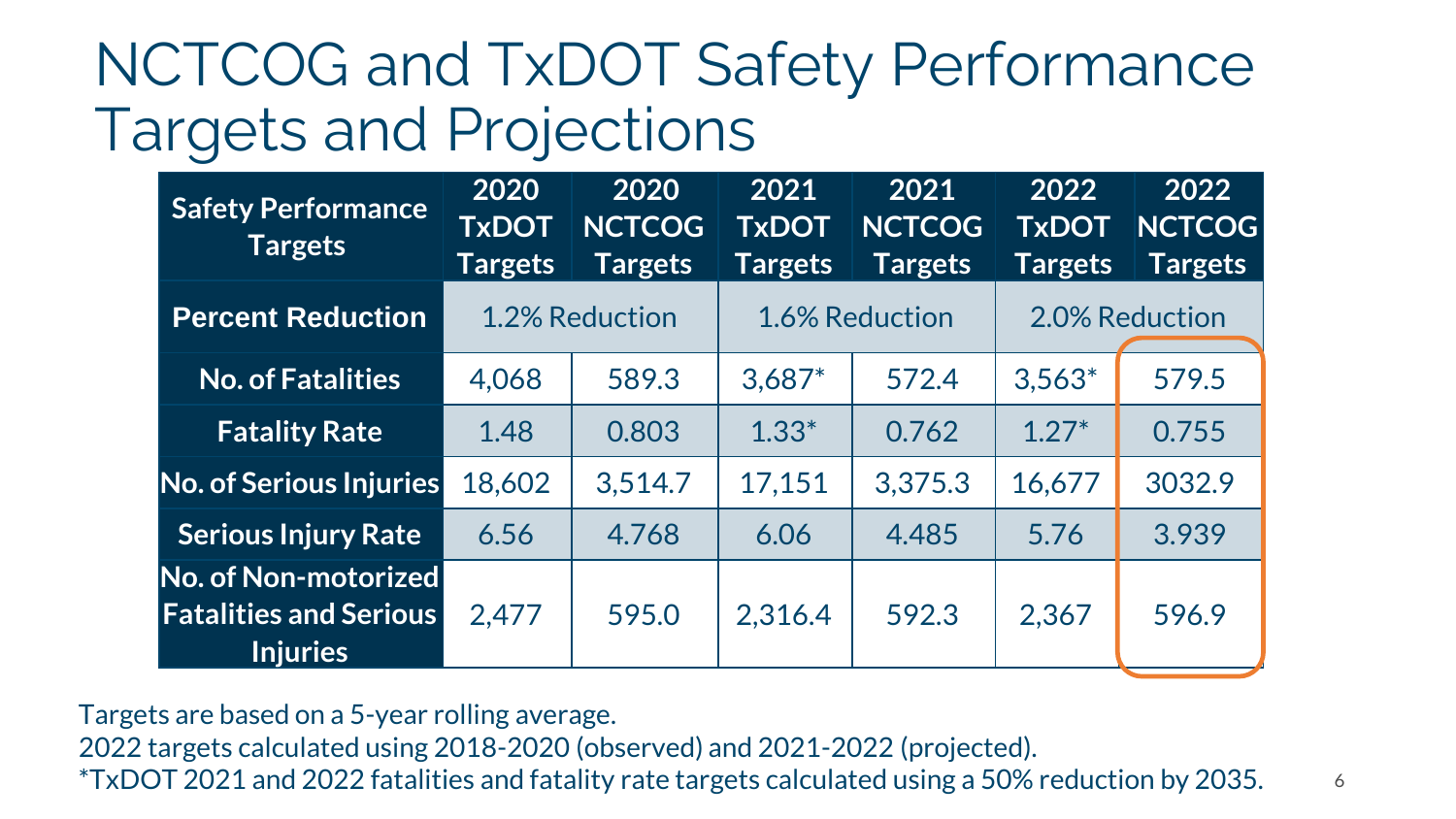### NCTCOG Region Fatalities - Actual Performance



#### 2013 2014 2015 2016 2017 2018 2019 2020 2021 2022 2023



Future projection line calculated using the previous 5 years of available data (2016-2020).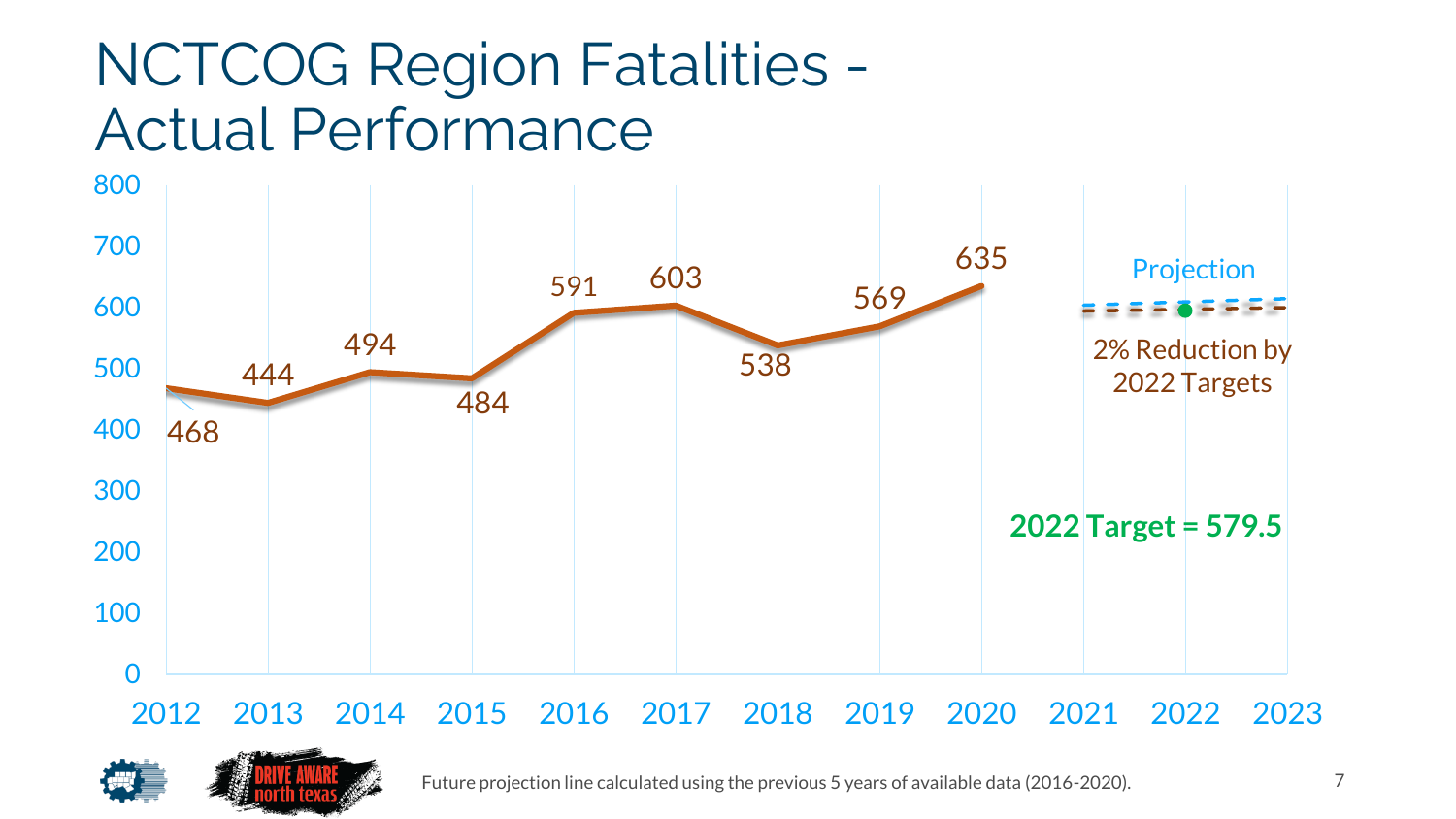#### NCTCOG Region Non-Motorized Fatalities and Serious Injuries - Actual Performance

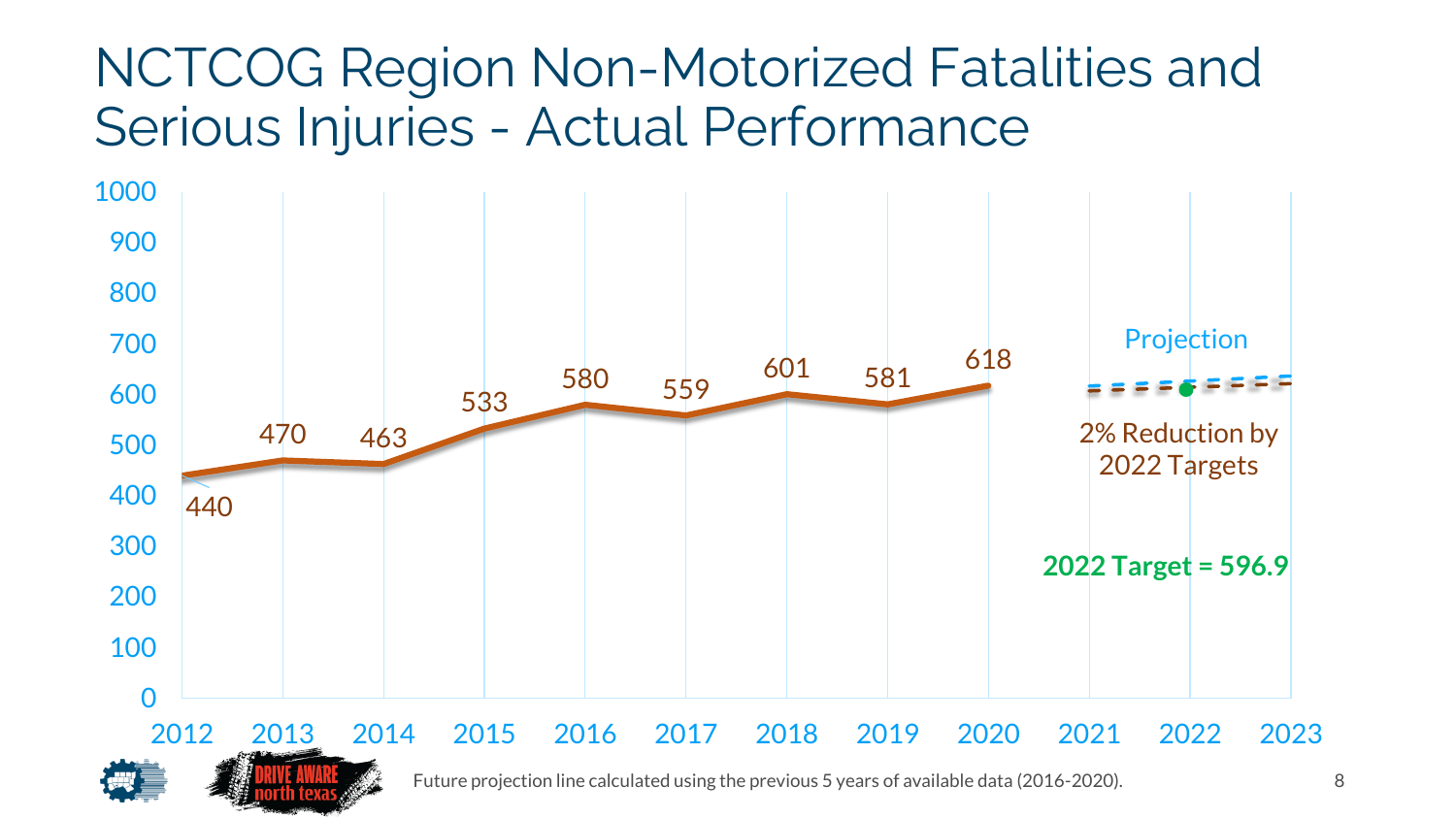### NCTCOG Safety-Related Programs and Projects

| <b>Safety Program Area</b>                                                                          | <b>Bike and Pedestrian</b>                       | <b>Freight</b>                                   |
|-----------------------------------------------------------------------------------------------------|--------------------------------------------------|--------------------------------------------------|
| Regional Roadway Safety Plan                                                                        | <b>Education and Outreach - Look Out Texans</b>  | Fort Worth Rail Crossing Evaluation              |
| Drive Aware North Texas - Driver Behavior Social Marketing Campaign Regional Pedestrian Safety Plan |                                                  | <b>Truck Lane Restrictions Planning</b>          |
| Intersection Safety Implementation Plan                                                             | Bike/Ped Technical Training/Workshops            | <b>Freight Safety Initiative</b>                 |
| <b>WWD Mitigation Project</b>                                                                       | Safety Spot Improvement Program                  | Canyon Falls/US 377 and UPRR                     |
| <b>Traffic Incident Management Training Program</b>                                                 | <b>Transportation Alternative Funding CFPs</b>   | Linfield Closing/Ped Crossing over UPRR          |
| Crash Reconstruction Software/Equipment Training Program                                            | 'Routes to Rail Stations" Study                  | <b>Prairie Creek Road Grade Separation</b>       |
| Incident Management Call for Projects                                                               | Safe Routes to School                            |                                                  |
| Commercial Vehicle Enforcement Training for Judges & Prosecutors                                    | Bicycle and Pedestrian Advisory Committee        | <b>Streamlined Project Delivery</b>              |
| Commercial Vehicle Enforcement Equipment and Training Program                                       |                                                  | <b>Denton County East-West Corridor</b>          |
| <b>Mobility Assistance Patrol Program</b>                                                           | <b>Congestion Management</b>                     |                                                  |
| Regional Safety Information System - Crash Database                                                 | <b>Emerging Technology Investment Programs</b>   | <b>Automated Vehicles</b>                        |
| Abandoned Vehicle Working Group / Regional Policy Development                                       | Freeway Management & HOV Enforcement             | AV 2.0                                           |
| Annual Safety Performance Report Publication                                                        | <b>Congestion Management Process</b>             | <b>Texas Connected Freight Corridor: IH 30</b>   |
| <b>FHWA Safety Performance Target</b>                                                               | Peak Hour Lane Implementation                    | <b>AV Truck Data Sharing</b>                     |
| <b>Regional Safety Advisory Committee</b>                                                           |                                                  | <b>Traffic Signal Data Sharing</b>               |
| Vision Zero Program Development Workshop                                                            | <b>TSM / ITS</b>                                 | Waze/511DFW Data Sharing                         |
| Vision Zero Regional Policy Resolution Development                                                  | Regional Traffic Signal Retiming Program         | <b>DSTOP</b>                                     |
| NCTCOG Systemic Safety Improvements Program                                                         | Traffic Signal/Intersection Improvement Program  |                                                  |
|                                                                                                     | Traffic Signal Cloud Data                        | <b>Aviation</b>                                  |
| <b>Air Quality</b>                                                                                  |                                                  | Know Before You Fly (Your Drone) Workshops       |
| <b>DFW Clean Cities</b>                                                                             | <b>Transit</b>                                   | UAS Safety and Integration Initiative/Task Force |
| <b>Emissions Enforcement</b>                                                                        | Public Transportation Agency Safety Plan (PTASP) |                                                  |



#### \*Denotes an upcoming program, policy, or project.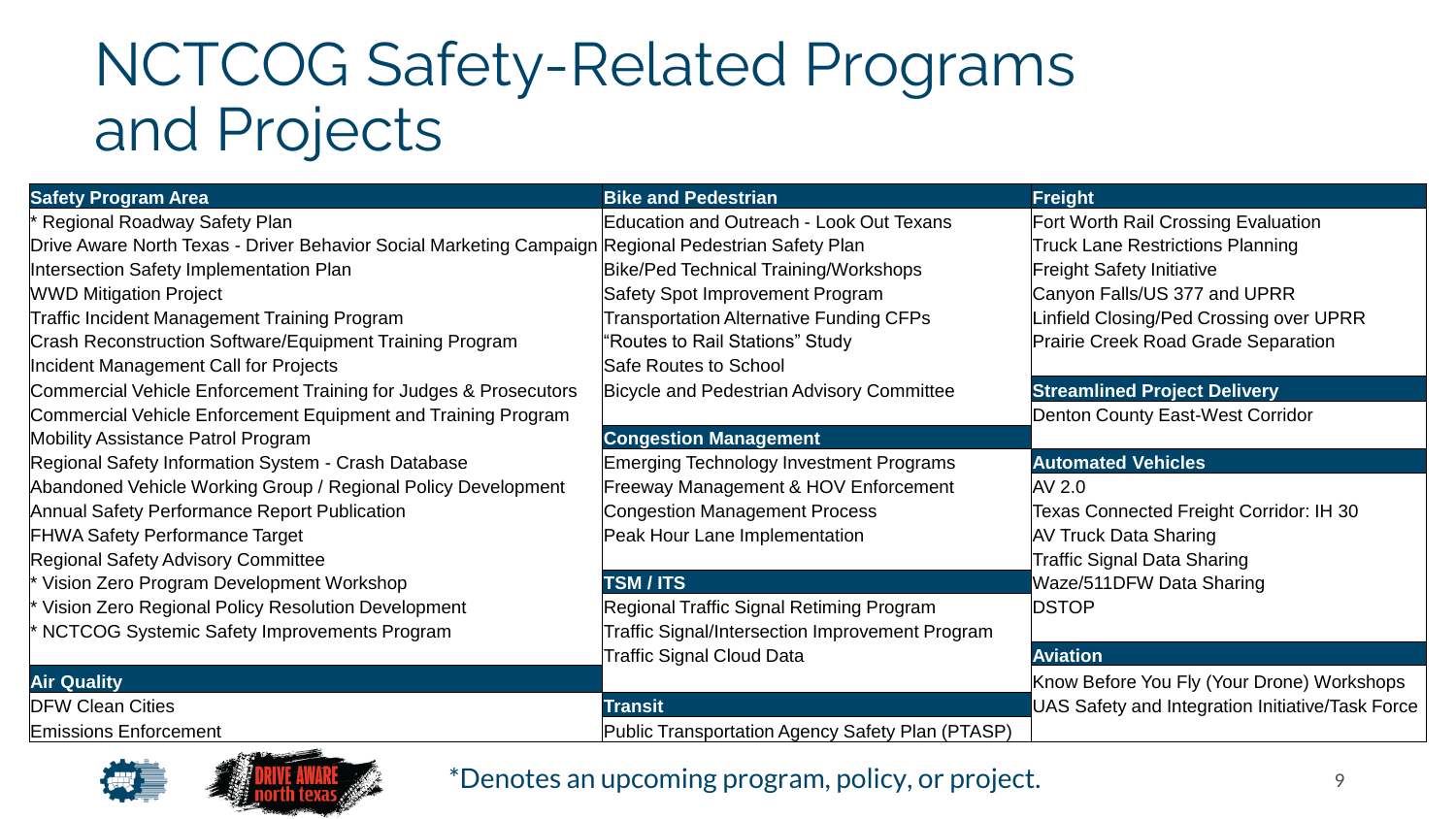| <b>Date</b>             | <b>NCTCOG Safety Performance Targets Actions to Date</b>                                                                                                                                               |
|-------------------------|--------------------------------------------------------------------------------------------------------------------------------------------------------------------------------------------------------|
| December 2017           | STTC/RTC (Action) - Presented 2018 Safety Performance Targets.<br>* Affirmed support of 2018 TxDOT Targets                                                                                             |
| January/February 2019   | <b>STTC/RTC (Action) - Presented 2019 Safety Performance Targets.</b><br>*Reaffirmed support of 2018 TxDOT Targets and affirmed support of 2019 - 2022<br><b>TxDOT Targets</b>                         |
| <b>January 24, 2020</b> | RSAC/STTC (Information) - Presented 2020 Safety Performance Targets Update and<br>2018 preliminary safety targets vs. actual performance update to STTC. Item pulled<br>from RTC due to special agenda |
| <b>July 24, 2020</b>    | RSAC - Presented final safety targets vs. actual performance                                                                                                                                           |
| January/February 2021   | RSAC/STTC/RTC (Information) - Presented 2021 Safety Performance Targets Update<br>and 2019 preliminary safety targets vs. actual performance update                                                    |
| January/February 2022   | RSAC/STTC/RTC (Information) - Presented 2022 Safety Performance Targets and 2020<br>preliminary safety targets vs. actual performance update                                                           |
| January/February 2023   | STTC/RTC (Action) - Present proposed 2023 Safety Performance Targets and 2021<br>preliminary safety targets vs. actual performance update                                                              |